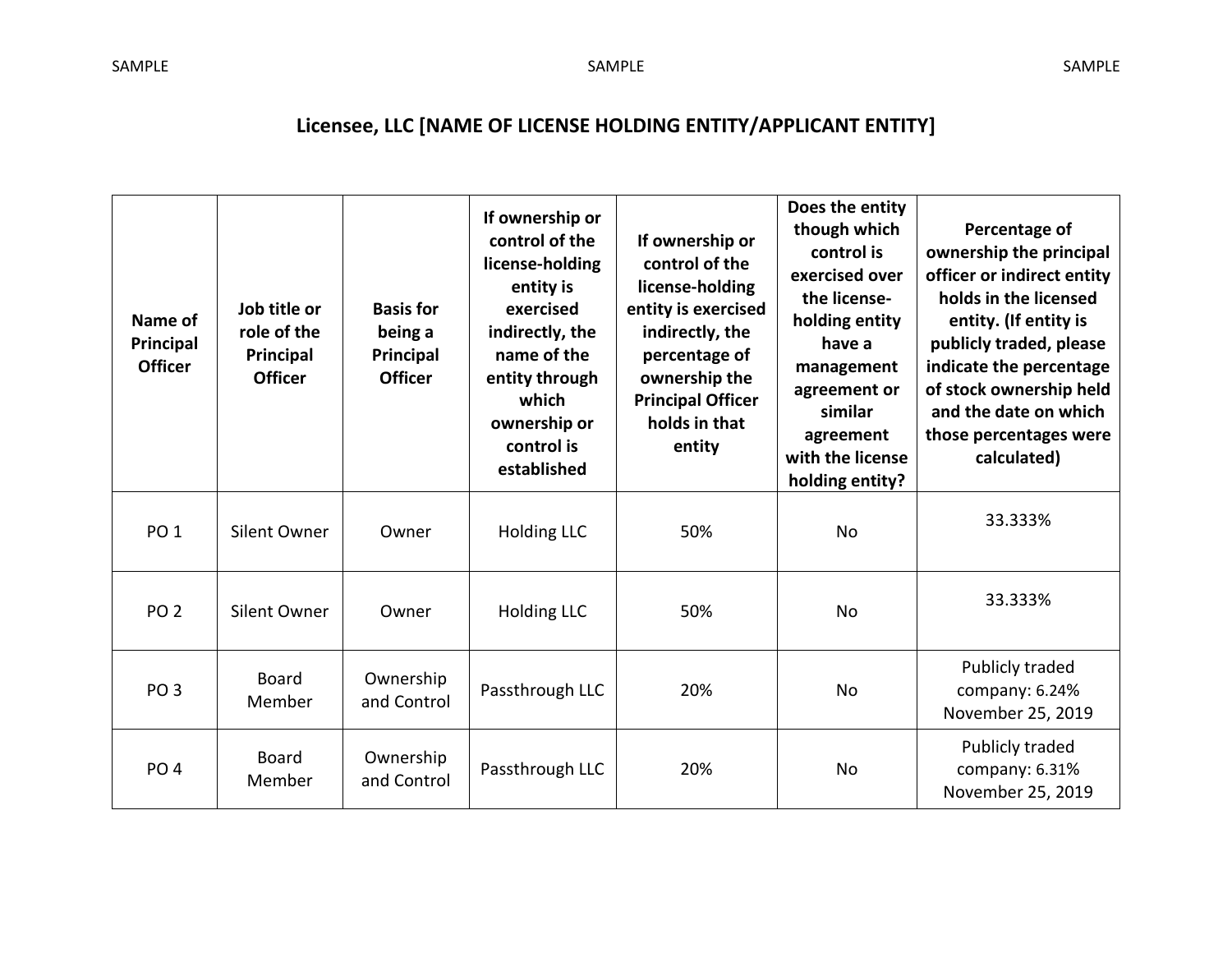| PO <sub>5</sub> | <b>Board</b><br>Member | Ownership<br>and Control | Passthrough LLC          | 20%     | <b>No</b> | Publicly traded<br>company: 6.56%<br>November 25, 2019 |
|-----------------|------------------------|--------------------------|--------------------------|---------|-----------|--------------------------------------------------------|
| PO <sub>6</sub> | <b>Board</b><br>Member | Ownership<br>and Control | Passthrough LLC          | 20%     | <b>No</b> | Publicly traded<br>company: 6.24%<br>November 25, 2019 |
| PO <sub>7</sub> | Board<br>Member        | Ownership<br>and Control | Passthrough LLC          | 20%     | No        | Publicly traded<br>company: 6.24%<br>November 25, 2019 |
| PO <sub>8</sub> | <b>CEO</b>             | Ownership<br>and Control | Passthrough LLC          | 0%      | No        | Publicly traded<br>company: 15%<br>November 25, 2019   |
| PO <sub>9</sub> | Partner                | Control                  | Management<br><b>LLC</b> | 33.33%  | Yes       | 0%                                                     |
| PO 10           | Partner                | Control                  | Management<br><b>LLC</b> | 33.33%  | Yes       | 0%                                                     |
| PO 11           | Partner                | Control                  | Management<br><b>LLC</b> | 333.33% | Yes       | 0%                                                     |